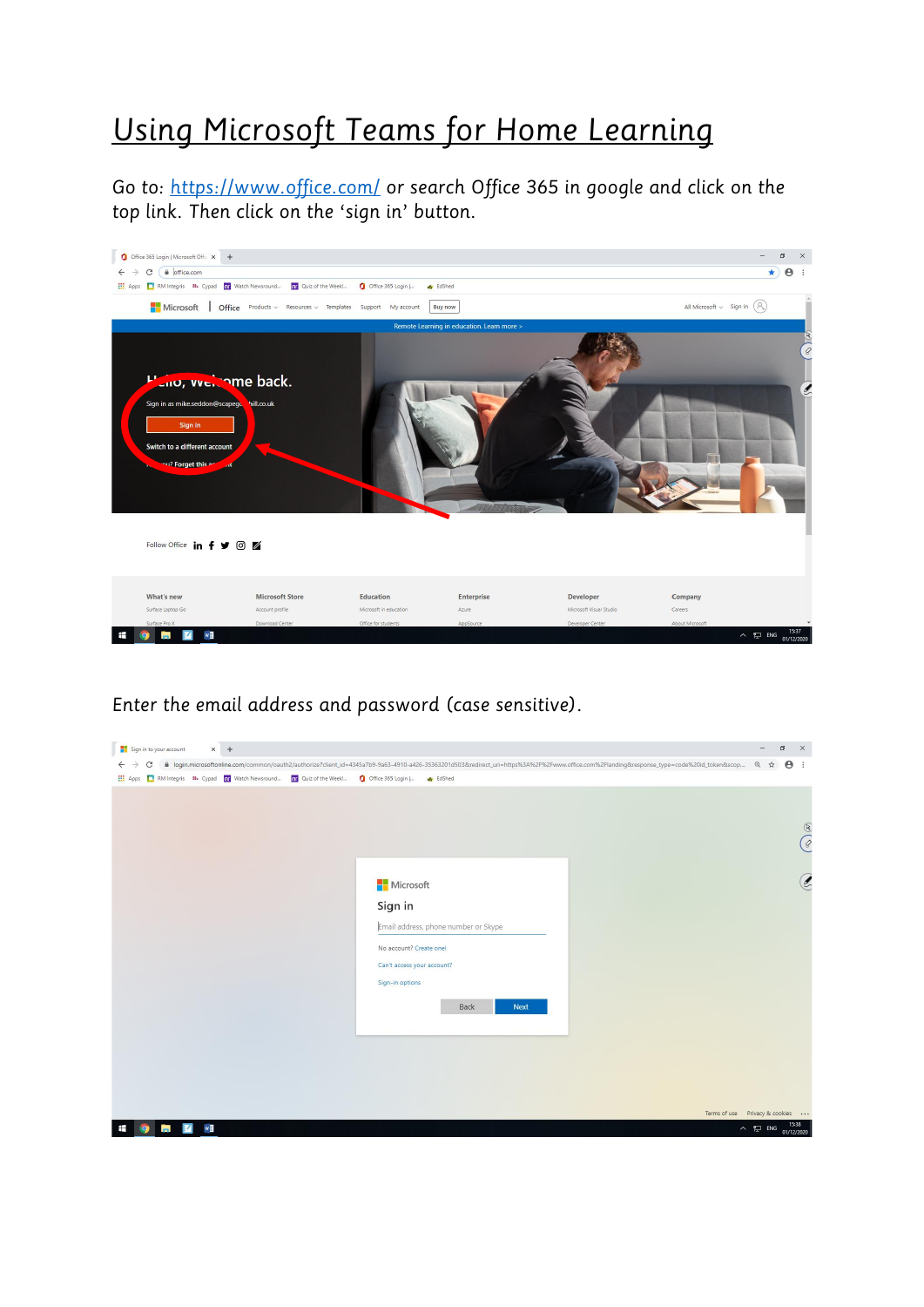*It will ask you to make your account secure by adding a phone number. If you enter this, every time you log in it will send a temporary pin to that phone number, meaning you will need access to that phone to log in. You can skip this by clicking skip set up (but will be asked every time you log in).*

My Sign-Ins  $\times$  +  $\sigma$   $\times$   $^{-}$  $\leftarrow$   $\rightarrow$   $\texttt{C}$  | a mysignins.microsoft.com/register?csrf\_token=03dyGPWwOgIDkMpDb-UHlw0n9pVHpKl-z2bbBYGNHdmbcd-ZseGbbEsBOsKBmS413mzIVjH0P\_klbT5BmJvovLjrwTLy6d1sUw91jV13lcFeyVXPcs4zzD3wRQ-TpBGveKakY25...  $\star$  |  $\textbf{\Theta}$ [11] Apps | RM Integris # Cypad | nr Watch Newsround... | nr Quiz of the Week!... | 1 Office 365 Login |... a. EdShed Scapegoat Hill Junior & Infant School  $\begin{picture}(20,20) \put(0,0){\vector(0,1){10}} \put(15,0){\vector(0,1){10}} \put(15,0){\vector(0,1){10}} \put(15,0){\vector(0,1){10}} \put(15,0){\vector(0,1){10}} \put(15,0){\vector(0,1){10}} \put(15,0){\vector(0,1){10}} \put(15,0){\vector(0,1){10}} \put(15,0){\vector(0,1){10}} \put(15,0){\vector(0,1){10}} \put(15,0){\vector(0,1){10}} \put(15,0){\vector(0$ Keep your account secure  $\sqrt{6}$ Your organization requires you to set up the following methods of proving who you are.  $\mathcal{C}$ Phone You can prove who you are by answering a call on your phone or texting a code to your phone What phone number would you like to use?  $\overline{\phantom{a}}$  Enter phone number United States  $(+1)$ Text me a code  $\bigcirc$  Call me Message and data rates may apply. Choosing Next means that you agree to the Terms of service and Priva I want to set up a different method

*You will be shown a home screen with the options down the left hand side. Work will be posted into the Notebook section (purple icon). Click on this button to load to navigate to this section.*

 $\Box$  ENG

**COMP** 

| Microsoft Office Home                                                                                               | $\times$ +                                                                                                                                            | α<br>-                  | $\times$                   |
|---------------------------------------------------------------------------------------------------------------------|-------------------------------------------------------------------------------------------------------------------------------------------------------|-------------------------|----------------------------|
| file.com/?auth=2<br>$\rightarrow$<br>C<br>$\leftarrow$<br>RM Integris # Cypad nr Watch Newsround<br><b>III</b> Apps | nr Quiz of the Week!<br>Office 365 Login  <br><b>ID</b> EdShed                                                                                        | ⊕ ☆<br>$\Theta$ :       |                            |
| 田<br>Office 365                                                                                                     | $O$ Search                                                                                                                                            | Ø,<br>$\mathcal{P}$     | Œ                          |
| $\begin{array}{c}\n\bullet \\ \bullet\n\end{array}$<br>w.                                                           | Good afternoon,<br>Install Office $\sim$<br>Pinned Shared with me<br>Discover<br>$\bar{\uparrow}$ Upload and open $\equiv \bar{\downarrow}$<br>Recent |                         | $^\circledR$<br>$\bigcirc$ |
| $\mathbf{x}$                                                                                                        | Class 3 Notebook<br>g <sup>R</sup> Shared<br>Þ.<br>1h ago<br>SharePoint - Scapegoat Hill Junior & Infant School »  » ts                               |                         | ŀ,                         |
| P.                                                                                                                  | More in OneDrive $\rightarrow$<br>Drag a file here to upload and open                                                                                 |                         |                            |
| o.<br>Ф,                                                                                                            | OneDrive<br>Recent folders                                                                                                                            |                         |                            |
| s.                                                                                                                  | No recent folders<br>Go to OneDrive, and we'll put a list of the folders you<br>opened recently here.                                                 |                         |                            |
|                                                                                                                     | Go to OneDrive $\rightarrow$                                                                                                                          |                         |                            |
| $\mathbb{B}$                                                                                                        |                                                                                                                                                       | $\blacksquare$ Feedback |                            |
| $w \equiv$<br>m.                                                                                                    |                                                                                                                                                       | ∧ □ ENG                 | 16:00<br>01/12/2020        |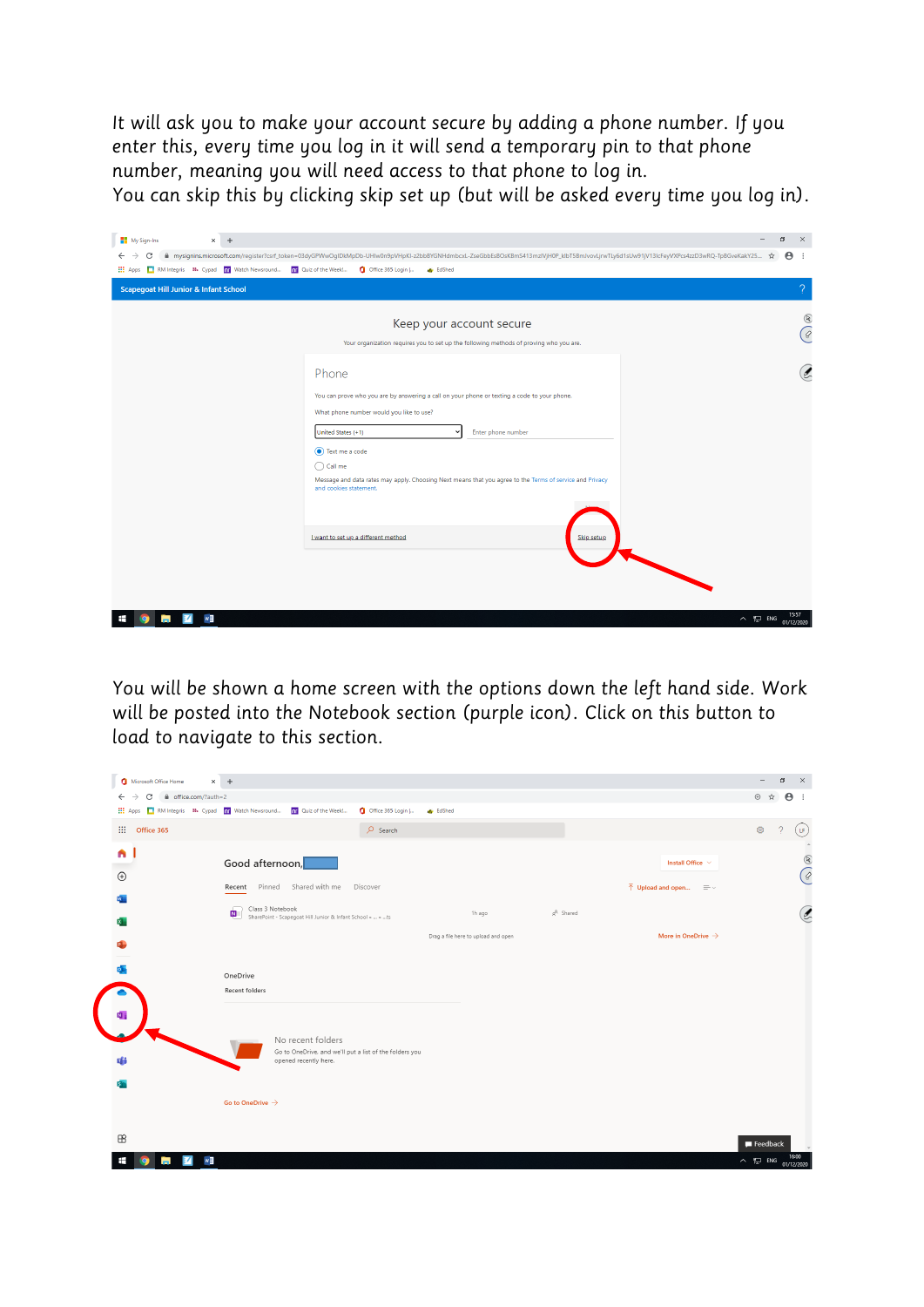| <b>D</b> OneNote                   | $\times$ +                                                                                                                                       |                                  | $\sigma$<br>$\boldsymbol{\times}$<br>$\overline{\phantom{0}}$                                                                                                                                                                                                                                                                                                                                                                                                   |
|------------------------------------|--------------------------------------------------------------------------------------------------------------------------------------------------|----------------------------------|-----------------------------------------------------------------------------------------------------------------------------------------------------------------------------------------------------------------------------------------------------------------------------------------------------------------------------------------------------------------------------------------------------------------------------------------------------------------|
| C<br>$\leftarrow$<br>$\rightarrow$ | office.com/launch/onenote?auth=2                                                                                                                 |                                  | $\Theta$ :<br>⊕ ☆                                                                                                                                                                                                                                                                                                                                                                                                                                               |
|                                    | [11] Apps <b>12</b> RM Integris <b>18.</b> Cypad <b>nr</b> Watch Newsround <b>nr</b> Quiz of the Week!<br>Office 365 Login  <br><b>ID</b> EdShed |                                  |                                                                                                                                                                                                                                                                                                                                                                                                                                                                 |
| 扭<br>OneNote                       | $O$ Search                                                                                                                                       |                                  | ශ<br>$\mathcal{P}$<br>(ၾ                                                                                                                                                                                                                                                                                                                                                                                                                                        |
| ⋒                                  |                                                                                                                                                  |                                  | $\Delta$                                                                                                                                                                                                                                                                                                                                                                                                                                                        |
| $\bigoplus$                        | $+$ New notebook                                                                                                                                 | New notebooks saved to: OneDrive | $\begin{pmatrix} \mathcal{D} & \mathcal{D} & \mathcal{D} & \mathcal{D} & \mathcal{D} & \mathcal{D} & \mathcal{D} & \mathcal{D} & \mathcal{D} & \mathcal{D} & \mathcal{D} & \mathcal{D} & \mathcal{D} & \mathcal{D} & \mathcal{D} & \mathcal{D} & \mathcal{D} & \mathcal{D} & \mathcal{D} & \mathcal{D} & \mathcal{D} & \mathcal{D} & \mathcal{D} & \mathcal{D} & \mathcal{D} & \mathcal{D} & \mathcal{D} & \mathcal{D} & \mathcal{D} & \mathcal{D} & \mathcal{$ |
| w.                                 | Shared with me<br>Class notebooks<br>potebooks<br>Discover<br>Recept<br>Pinned                                                                   | $\equiv$ $\sim$                  |                                                                                                                                                                                                                                                                                                                                                                                                                                                                 |
|                                    | Class 3 Notebook<br>$g^R$ Shared<br>1h ago<br>SharePoint - Scapegoat Hillerin or & Infant School »  » ts                                         |                                  | $\circledell$                                                                                                                                                                                                                                                                                                                                                                                                                                                   |
| x.                                 |                                                                                                                                                  | More in OneDrive $\rightarrow$   |                                                                                                                                                                                                                                                                                                                                                                                                                                                                 |
| ¢                                  |                                                                                                                                                  |                                  |                                                                                                                                                                                                                                                                                                                                                                                                                                                                 |
| $\circ$                            |                                                                                                                                                  |                                  |                                                                                                                                                                                                                                                                                                                                                                                                                                                                 |
|                                    |                                                                                                                                                  |                                  |                                                                                                                                                                                                                                                                                                                                                                                                                                                                 |
| ю,                                 |                                                                                                                                                  |                                  |                                                                                                                                                                                                                                                                                                                                                                                                                                                                 |
| б,                                 |                                                                                                                                                  |                                  |                                                                                                                                                                                                                                                                                                                                                                                                                                                                 |
|                                    |                                                                                                                                                  |                                  |                                                                                                                                                                                                                                                                                                                                                                                                                                                                 |
| 肅                                  |                                                                                                                                                  |                                  |                                                                                                                                                                                                                                                                                                                                                                                                                                                                 |
| <b>Sin</b>                         |                                                                                                                                                  |                                  |                                                                                                                                                                                                                                                                                                                                                                                                                                                                 |
|                                    |                                                                                                                                                  |                                  |                                                                                                                                                                                                                                                                                                                                                                                                                                                                 |
|                                    |                                                                                                                                                  |                                  |                                                                                                                                                                                                                                                                                                                                                                                                                                                                 |
| $\mathbb B$                        | https://www.office.com/launch/onenote?auth=2&username=LaanaF@scapegoathill.co.uk                                                                 |                                  | $\blacksquare$ Feedback                                                                                                                                                                                                                                                                                                                                                                                                                                         |
| $w \equiv$<br>図<br>Ŧ<br>in.        |                                                                                                                                                  |                                  | 16:02<br>$\land$ $\Box$ ENG<br>01/12/2020                                                                                                                                                                                                                                                                                                                                                                                                                       |

*Click on the Class 3 notebook to open the work book in a new tab.*

*You will see the overview screen from here. Click on your pupil name in the menu to open your work books, where you will find a work book for each of the following subjects: Maths; English; and CCL – Foundation Subjects.* 

|   | <b>Q</b> OneNote |                            | Class 3 Notebook<br>$\times$                                                                                               |         |                                | X Canaral (Class 3)   Microsoft Tes: X   + |   |                  |  |                                                        |                     |   |                |                                                             | σ | $\times$    |
|---|------------------|----------------------------|----------------------------------------------------------------------------------------------------------------------------|---------|--------------------------------|--------------------------------------------|---|------------------|--|--------------------------------------------------------|---------------------|---|----------------|-------------------------------------------------------------|---|-------------|
|   |                  | $\circ$<br>å<br>÷          | https://scapegoathill.sharepoint.com/sites/Class3/_layouts/15/Doc.aspx?sourcedoc=(dd000ff4-c3d6-4d56-9db9-5153e4c01941)8ac |         |                                |                                            |   |                  |  |                                                        |                     | ☆ | 咖              |                                                             |   | $\sim$ 0.10 |
| 冊 |                  | OneNote                    |                                                                                                                            |         |                                |                                            |   |                  |  |                                                        |                     |   | ٥              |                                                             |   | (Pupil)     |
|   |                  | Class 3 , Class 3 Notebook |                                                                                                                            |         |                                |                                            |   | Class 3 Notebook |  | <b>Das Immersive Reader</b>                            | Cyen in Desktop App |   | <b>合</b> Print | <b>A</b> Share                                              |   | $-22.5$     |
| Ш |                  | Class 3 Notebook v<br>∍    |                                                                                                                            |         |                                | Good Morning! 05.01.21                     |   |                  |  |                                                        |                     |   |                |                                                             |   |             |
| ρ |                  | estome                     | Good Morning! 05.01.21                                                                                                     |         |                                |                                            |   |                  |  |                                                        |                     |   |                |                                                             |   |             |
|   |                  | Collaboration Sp.          |                                                                                                                            |         |                                |                                            |   |                  |  | I hope everyone has had a fantastic Christmas Holiday. |                     |   |                |                                                             |   |             |
|   |                  | Content Library            |                                                                                                                            |         |                                |                                            |   |                  |  |                                                        |                     |   |                |                                                             |   |             |
|   |                  | (Pupil)                    |                                                                                                                            |         |                                |                                            |   |                  |  |                                                        |                     |   |                |                                                             |   |             |
|   |                  |                            |                                                                                                                            |         |                                |                                            |   |                  |  |                                                        |                     |   |                |                                                             |   |             |
|   |                  |                            |                                                                                                                            |         |                                |                                            |   |                  |  |                                                        |                     |   |                |                                                             |   |             |
|   |                  |                            |                                                                                                                            |         |                                |                                            |   |                  |  |                                                        |                     |   |                |                                                             |   |             |
|   |                  |                            |                                                                                                                            |         |                                |                                            |   |                  |  |                                                        |                     |   |                |                                                             |   |             |
|   |                  |                            |                                                                                                                            |         |                                |                                            |   |                  |  |                                                        |                     |   |                |                                                             |   |             |
|   |                  |                            |                                                                                                                            |         |                                |                                            |   |                  |  |                                                        |                     |   |                |                                                             |   |             |
|   |                  |                            |                                                                                                                            |         |                                |                                            |   |                  |  |                                                        |                     |   |                |                                                             |   |             |
|   |                  |                            |                                                                                                                            |         |                                |                                            |   |                  |  |                                                        |                     |   |                |                                                             |   |             |
|   |                  |                            |                                                                                                                            |         |                                |                                            |   |                  |  |                                                        |                     |   |                |                                                             |   |             |
|   |                  | O Type here to search      |                                                                                                                            | $\circ$ | $\mathbb{R}^2$<br><b>100 L</b> |                                            | m | <b>WE</b>        |  |                                                        |                     |   |                | $\wedge$ <b>ED</b> $\leq$ $\leq$ 01 DKG $_{\text{Mottort}}$ |   | 14:44       |